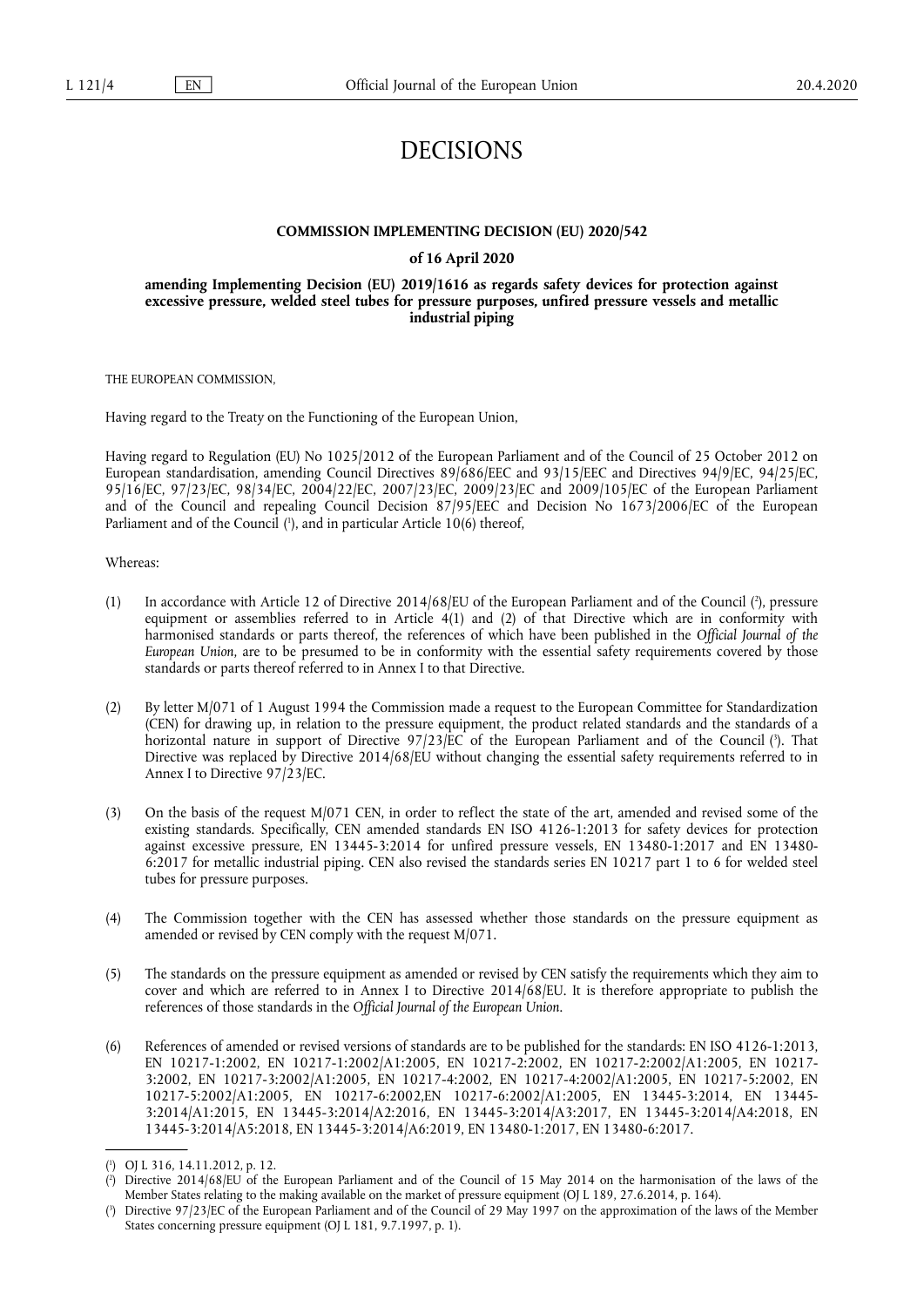- <span id="page-1-2"></span>(7) It is therefore necessary to withdraw from the *Official Journal of the European Union* [\(](#page-1-0) 4 ) references of the standards EN 10217-1:2002, EN 10217-1:2002/A1:2005, EN 10217-2:2002, EN 10217-2:2002/A1:2005, EN 10217-3:2002, EN 10217-3:2002/A1:2005, EN 10217-4:2002, EN 10217-4:2002/A1:2005, EN 10217-5:2002, EN 10217- 5:2002/A1:2005, EN 10217-6:2002, EN 10217-6:2002/A1:2005, EN 13480-1:2017, EN 13480-6:2017, EN ISO 4126-1:2013.
- (8) In order to provide the manufacturers with sufficient time to adapt their products to the revised standards EN 10217 part 1 to 6 for welded steel tubes for pressure purposes, it is necessary to defer the withdrawal of the references to those standards.
- <span id="page-1-3"></span>(9) References of harmonised standards drafted in support of Directive 2014/68/EU are published in Commission Implementing Decision (EU) 2019/1616 [\(](#page-1-1) 5 ). In order to ensure that the references of harmonised standards drafted in support of Directive 2014/68/EU are listed in one act, the references of standards EN ISO 4126-1:2013, EN ISO 4126-1:2013/A2:2019; EN 10217-1:2019, EN 10217-2:2019, EN 10217-3:2019, EN 10217-4:2019, EN 10217- 5:2019, EN 10217-6:2019, EN 13480-1:2017, EN 13480-1:2017/A1:2019, EN 13480-6:2017, EN 13480- 6:2017/A1:2019 should be included in Annex I to that Implementing Decision, and the references to standards EN 10217-1:2002, EN 10217-1:2002/A1:2005, EN 10217-2:2002, EN 10217-2:2002/A1:2005, EN 10217-3:2002, EN 10217-3:2002/A1:2005, EN 10217-4:2002, EN 10217-4:2002/A1:2005, EN 10217-5:2002, EN 10217- 5:2002/A1:2005, EN 10217-6:2002, EN 10217-6:2002/A1:2005, EN 13480-1:2017, EN 13480-6:2017, EN ISO 4126-1:2013 should be included in Annex II to that Implementing Decision.
- (10) The reference of standard EN 13445-3:2014 and the references of its amendments EN 13445-3:2014/A1:2015, EN 13445-3:2014/A2:2016, EN 13445-3:2014/A3:2017, 13445-3:2014/A4:2018, EN 13445-3:2014/A5:2018, EN 13445-3:2014/A6:2019 are included in Annex I to Implementing Decision (EU) 2019/1616. Further two amendments have been made to standard EN 13445-3:2014. It is appropriate to replace the relevant entry in that Annex, adding the references of amendments EN 13445-3:2014/A7:2019 and EN 13445-3:2014/A8:2019.
- (11) Implementing Decision (EU) 2019/1616 should therefore be amended accordingly.
- (12) Compliance with a harmonised standard confers a presumption of conformity with the corresponding essential requirements set out in Union harmonisation legislation from the date of publication of the reference of such standard in the *Official Journal of the European Union*. This Decision should therefore enter into force on the date of its publication,

HAS ADOPTED THIS DECISION:

*Article 1* 

Annex I to Implementing Decision (EU) 2019/1616 is amended in accordance with Annex I to this Decision.

#### *Article 2*

Annex II to Implementing Decision (EU) 2019/1616 is amended in accordance with Annex II to this Decision.

<span id="page-1-0"></span>[<sup>\(</sup>](#page-1-2) 4 ) OJ C 326, 14.9.2018, p. 94.

<span id="page-1-1"></span>[<sup>\(</sup>](#page-1-3) 5 ) Commission Implementing Decision (EU) 2019/1616 of 27 September 2019 on the harmonised standards for pressure equipment drafted in support of Directive 2014/68/EU of the European Parliament and of the Council (OJ L 250, 30.9.2019, p. 95).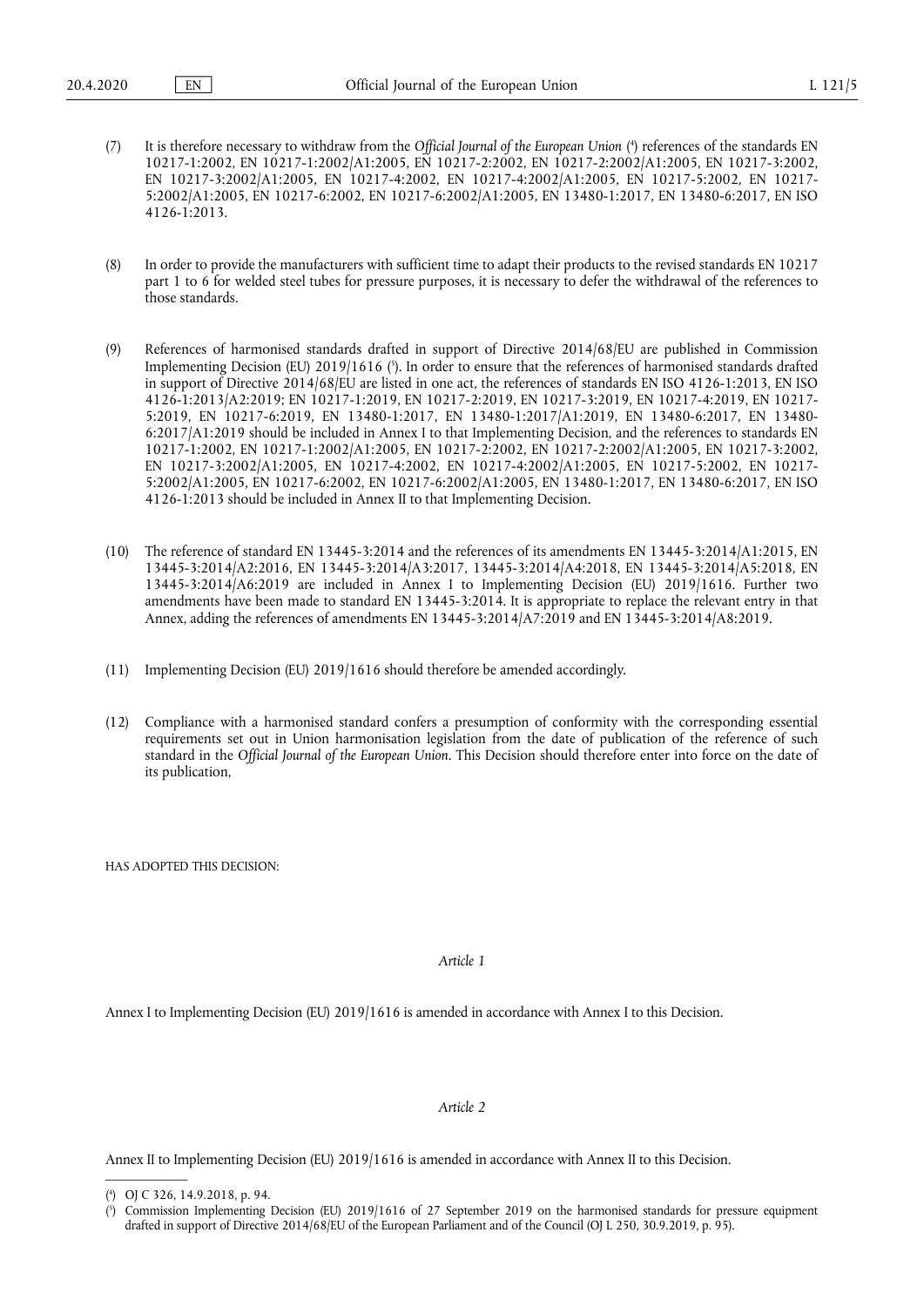## *Article 3*

This Decision shall enter into force on the day of its publication in the *Official Journal of the European Union*.

Done at Brussels, 16 April 2020.

*For the Commission The President*  Ursula VON DER LEYEN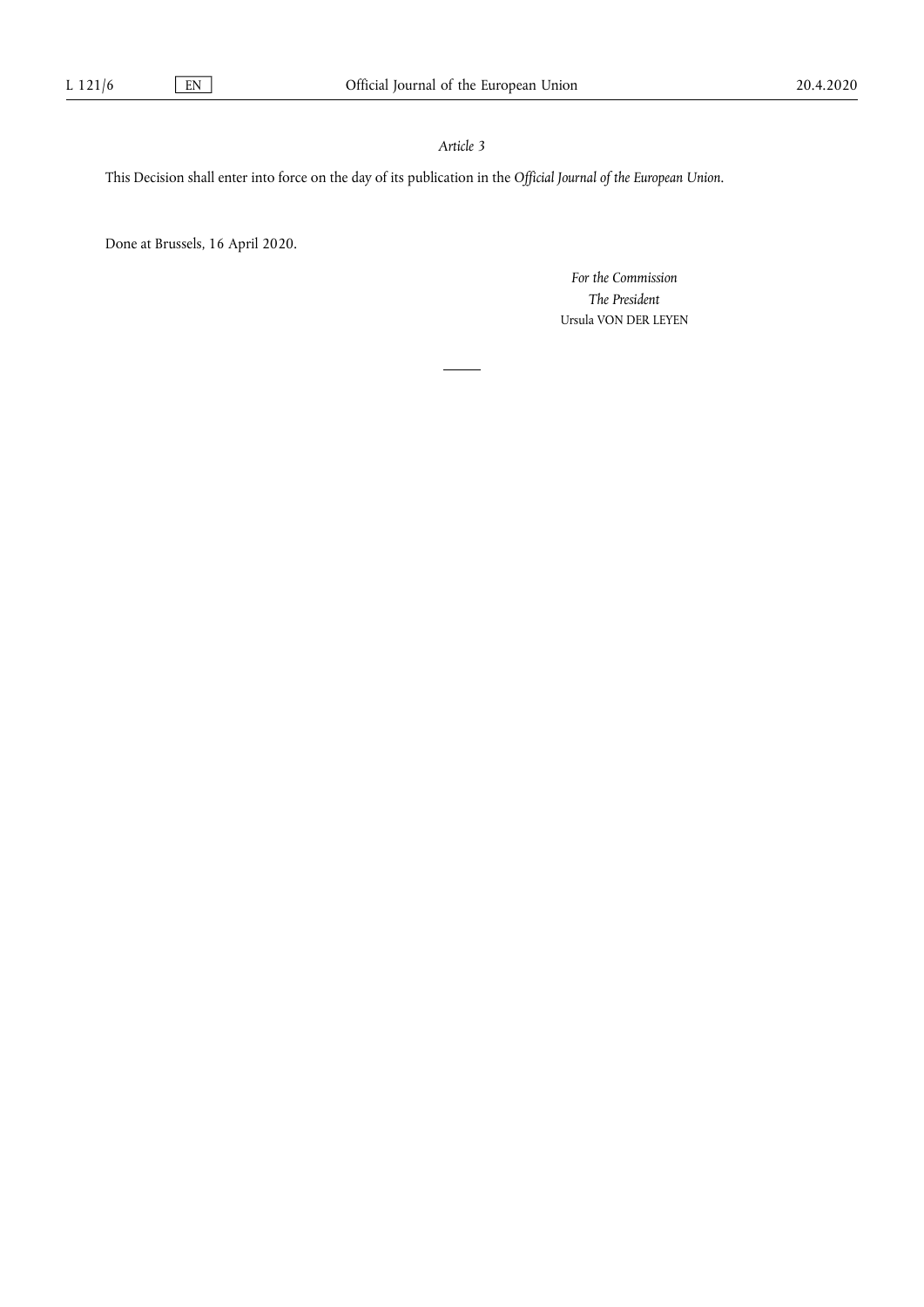### *ANNEX I*

Annex I to Implementing Decision (EU) 2019/1616 is amended as follows:

(1) entry No 8 is replaced by the following:

| '8. | EN 13445-3:2014                           |
|-----|-------------------------------------------|
|     | Unfired pressure vessels - Part 3: Design |
|     | EN 13445-3:2014/A1:2015                   |
|     | EN 13445-3:2014/A2:2016                   |
|     | EN 13445-3:2014/A3:2017                   |
|     | EN 13445-3:2014/A4:2018                   |
|     | EN 13445-3:2014/A5:2018                   |
|     | EN 13445-3:2014/A6:2019                   |
|     | EN 13445-3:2014/A7:2019                   |
|     | EN 13445-3:2014/A8:2019'                  |
|     |                                           |

(2) the following entries are added:

| No  | Reference of the standard                                                                                                                                                                                                   |  |
|-----|-----------------------------------------------------------------------------------------------------------------------------------------------------------------------------------------------------------------------------|--|
| 15. | EN ISO 4126-1:2013                                                                                                                                                                                                          |  |
|     | Safety devices for protection against excessive pressure – Part 1: Safety valves (ISO 4126-1:2013)                                                                                                                          |  |
|     | EN ISO 4126-1:2013/A2:2019                                                                                                                                                                                                  |  |
| 16. | EN 10217-1:2019                                                                                                                                                                                                             |  |
|     | Welded steel tubes for pressure purposes - Technical delivery conditions - Part 1: Electric welded and<br>submerged arc welded non-alloy steel tubes with specified room temperature properties                             |  |
| 17. | EN 10217-2:2019                                                                                                                                                                                                             |  |
|     | Welded steel tubes for pressure purposes - Technical delivery conditions - Part 2: Electric welded non-alloy<br>and alloy steel tubes with specified elevated temperature properties                                        |  |
| 18. | EN 10217-3:2019                                                                                                                                                                                                             |  |
|     | Welded steel tubes for pressure purposes - Technical delivery conditions - Part 3: Electric welded and<br>submerged arc welded alloy fine grain steel tubes with specified room, elevated and low temperature<br>properties |  |
| 19. | EN 10217-4:2019                                                                                                                                                                                                             |  |
|     | Welded steel tubes for pressure purposes - Technical delivery conditions - Part 4: Electric welded non-alloy<br>steel tubes with specified low temperature properties                                                       |  |
| 20. | EN 10217-5:2019                                                                                                                                                                                                             |  |
|     | Welded steel tubes for pressure purposes - Technical delivery conditions - Part 5: Submerged arc welded non-<br>alloy and alloy steel tubes with specified elevated temperature properties                                  |  |
| 21. | EN 10217-6:2019                                                                                                                                                                                                             |  |
|     | Welded steel tubes for pressure purposes - Technical delivery conditions - Part 6: Submerged arc welded non-<br>alloy steel tubes with specified low temperature properties                                                 |  |
| 22. | EN 13480-1:2017                                                                                                                                                                                                             |  |
|     | Metallic industrial piping – Part 1: General                                                                                                                                                                                |  |
|     | EN 13480-1:2017/A1:2019                                                                                                                                                                                                     |  |
| 23. | EN 13480-6:2017                                                                                                                                                                                                             |  |
|     | Metallic industrial piping - Part 6: Additional requirements for buried piping                                                                                                                                              |  |
|     | EN 13480-6:2017/A1:2019'.                                                                                                                                                                                                   |  |